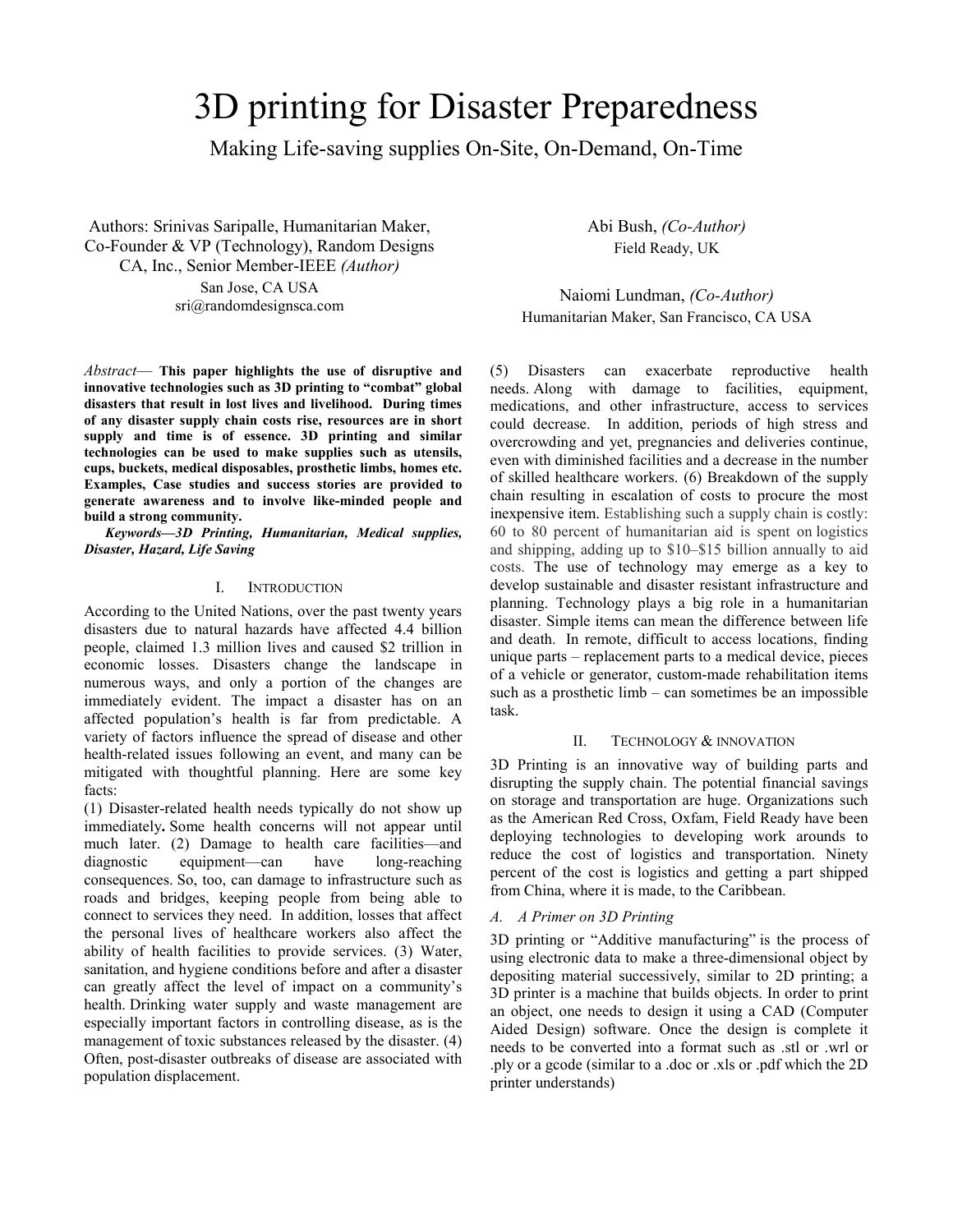# III. WHY 3D PRINTING

3D printing machines have a small footprint and can be installed at the place of need. These are portable and affordable, and allow individuals to manufacture plastic objects in their homes.

## *A. On Site*

This affordable means of enabling vital parts to be produced as required in remote environments makes it very attractive to be used wherever it is needed.

Plastic pipes supplying vital water to earthquake victims are being joined incorrectly. Most local NGOs do not have the equipment to join the pipes correctly, and the next best thing (compression fittings) are unavailable. Plastic bags, smaller pipe sections, GI fittings (which leak) and other makeshift methods are used to join pipes.

Transporting a 3D printer to the camp to measure the pipes and model a fitting to join the pipes correctly solves several problems. Print the fitting in the camp.

#### *B. On Demand*

No wastage, No Inventory, No brokers

It is possible to design parts and critical components with a little training. These solutions can be created whenever a need arises. Instead of maintaining an inventory of parts, the material used to print these parts can be stored. The same material can be used to manufacture different parts. The Case Studies presented will provide examples of the needs that were met.

## *C. On Time*

The solutions are implemented in collaboration with a number local manufacturing technologies such that vital parts can be made where they are needed, when they are needed. 3D printing allows this as it is implemented as and when needed. The setup is easy and relatively inexpensive compared to the cost escalation because of the breakdown of the supply chain and the eco system at the time of a disaster or a hazard resulting in a disaster.

The approach embraces an openness to learning and experimentation and a **readiness to work** with a broad range of stakeholders. The case studies showcased have been successfully implemented by several organizations such as Oxfam, American Red Cross and Field Ready that work in this area. Their vision is to achieve a **radical transformation** in the way that needs are met in disasters, developing countries and other low resource areas.

#### IV. CASE STUDIES

The Case Studies shared are from the Disaster Readiness and Relief work in Haiti and Nepal by Field Ready. Their approach is to ask**: "if we can't buy it, can we make it?".**

Their vision is to achieve a **radical transformation** in the way that needs are met in disasters, developing countries and other low resource areas.

## *A. Umbilical Cord Clamp*

Neonatal umbilical sepsis which accounts for as much as 5% of newborn fatalities in Haiti. A typical clinic needs approximately

**50** umbilical cord clamps a month.

• Umbilical cord clamps can only be obtained in bulk from China at prohibitive cost. Volunteers from other countries relied upon to bring clamps in their luggage, which means that the



Figure 1

supply can be easily disrupted; local string (shoelaces) are also used but this increases the likelihood of sepsis and of the cord not being closed properly.

• Onsite manufacturing of clean umbilical cord clamps. Using a basic design that is tailored to meet local preferences, dozens of clamps can be printed in a day. These clamps are hygienic and inexpensive.

#### *B. Baby Incubator Component*

• A hospital in Nepal has 5 baby warmers, but only 2 of them are still running. The others cannot be used due to the failure of the unique plastic clips holding the sides up. The hospital cannot repair the equipment as these machines are no longer in production, and spares are not available.

Attempts had been made to repair the baby warmers using metal



Figure 2.

angles. However, these remedies were not effective.

• Measurement and modelling of the original part enabled an improved design to be 3D printed. The new part fits perfectly and is designed to be more robust.

## *C. Ventilator Connector*

A hospital in Nepal<br>es double ended requires double ended<br>connectors for their connectors ventilators. However, the



Figure 3.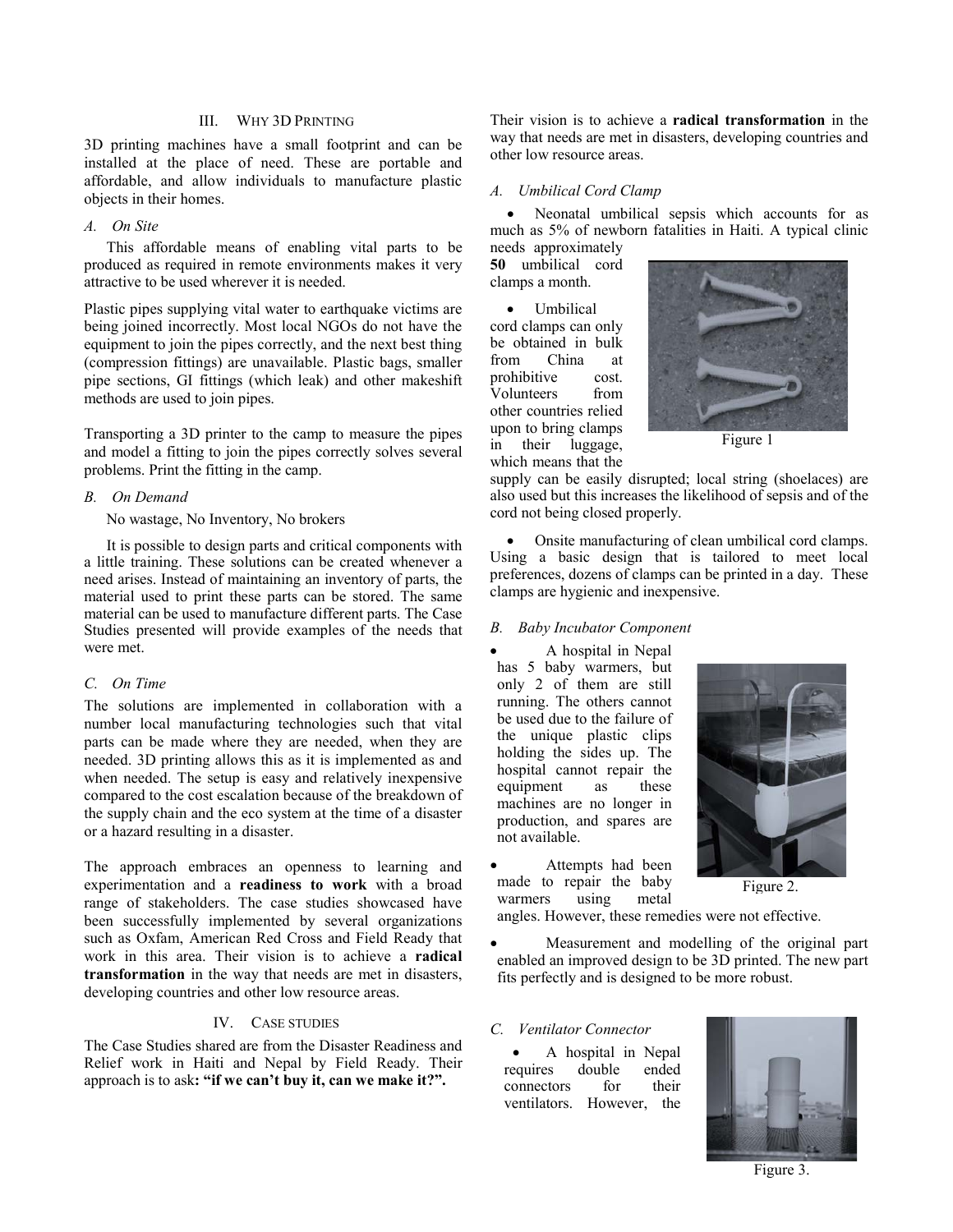only connectors they can get are single ended, and must be bought in a kit with other parts of the ventilator.

• Hospital engineering staff cut single ended connectors in half and glue two of the required ends together.

Measurement and modelling of the original part enabled a double ended design to be developed and 3D printed.

#### *D. Dental Chair Component*

• Nuwakot district hospital was severely damaged in the earthquake, and lost a lot of equipment. A dental chair was moved from another hospital, but one of the pedals was damaged in transit leaving in impossible to lower the chair.

The chair was generally left in the elevated position where possible, and lowered by inserting a screwdriver into the mechanism.

• Due to the damage, the original part could not be replicated. However, a bespoke solution was developed and fitted to the mechanism, and the chair now operates as intended.



Figure 4.

## *E. ECG Limb Lead Connector*

• ECG clamps are attached to a patient's wrists and ankles in order to read electrical signals from the heart. A hospital was having problems with the clamps coming apart during use due to a poorly designed connector.

• The connector had been glued and taped in attempts to hold the



Figure 5.

connector in the correct position. However, these fixes only lasted a short while before failing.

• A connector with a much closer fit was designed and printed using a 3D printer.

#### *F. Emergency Sanitation Kit*

Ideas to address hand sanitization, a serious challenge that could help prevent disease and illness among Syrian refugees living in crowded quarters in Lebanon.

• Oxfam partnered with file-sharing platform MyMiniFactory to solicit Additive Manufacturing solutions to "design solutions . . . to solve unique problems that occur during humanitarian emergencies where traditional design and



Figure 6.

procurement processes are inefficient.

• Several customized designs were then sent to a printer in the field in Lebanon to be tested and iterated, with the goal of identifying solutions that could be applied on a wider scale.

#### *G. 3D Printed Homes*

• Companies in China are now assembling 3D printed houses like LEGO bricks. The modular fireproof home is said to withstand a magnitude-9 earthquake and is made from a special construction material. Material sourced from industrial and agricultural waste, is fireproof and waterproof, and is free from harmful substances such as formaldehyde, ammonia, and radon.

• 'World's Advanced Saving Project' (WASP) uses Big Delta,a 40 foot tall 3D printer to manufacture affordable and sustainable homes using locally-sourced mix of dirt and straw to make them light and strong.

These houses can be manufactured for \$5,000 which is very affordable.

#### V. SUSTAINAABILITY IS KEY

The adoption and success of disruptive and innovative technologies depends upon sustainability. Key aspects for successful adoption of 3D printing are

## *A. CAD Design Skills*

It is critical to develop the expertise to design the components and parts needed. This expertise may not be easy to come by in times of a disaster. Hence the approach is to develop and involve the community.

A very successful example is that of the eNABLE Foundation that has created a volunteer based community to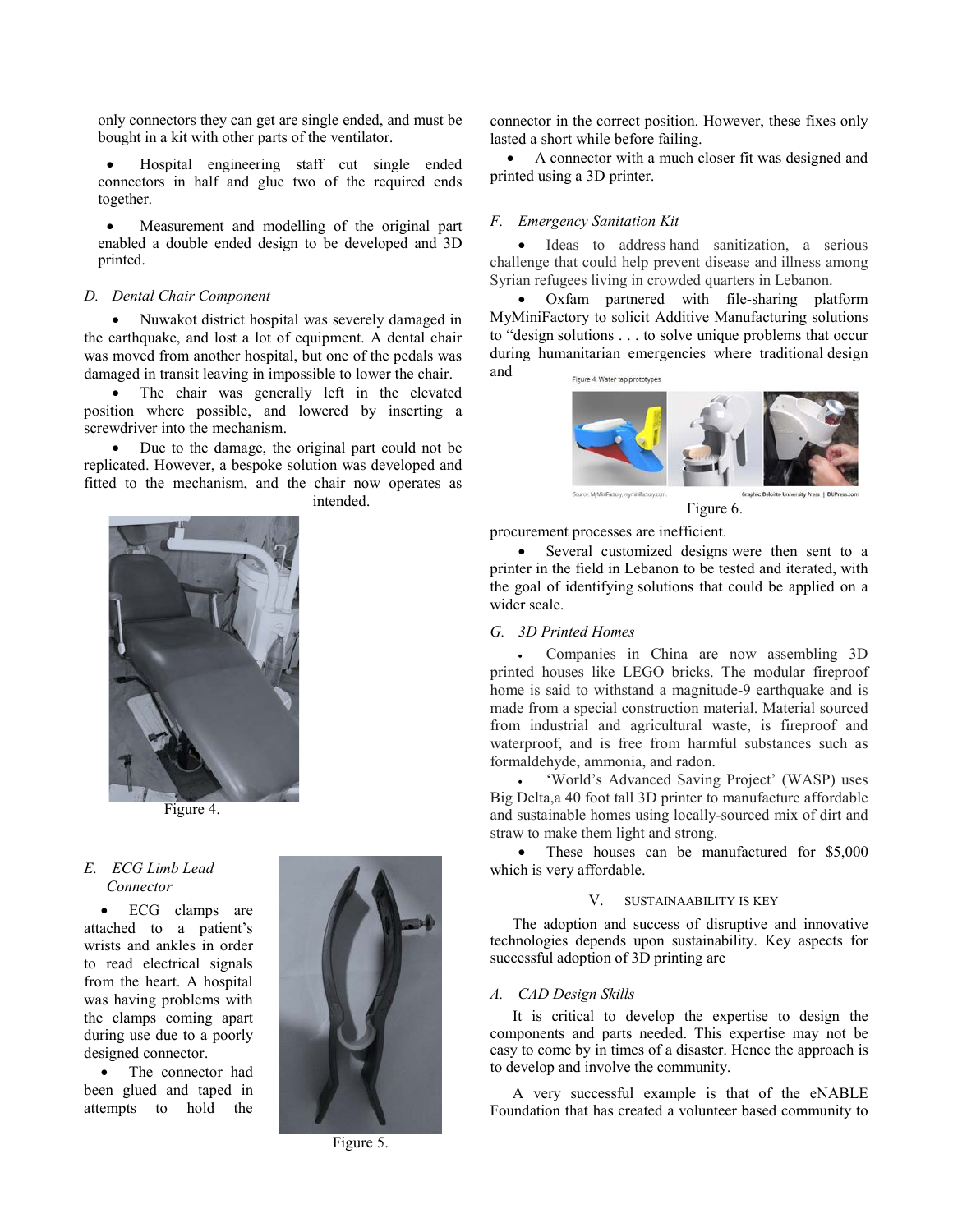design and Prosthetic hands for children. The designs are accessible to anyone that has access to a 3D Printer. Designers make several designs, test them and upload to a common repository for anyone to access.

Other community based sites are Instructables, Yeggi, Github etc.

## *B. Materials*

The 3D printers build complex objects using an engineering grade polymer called acrylonitrile butadiene styrene (ABS). ABS is a thermoplastic which means it can be reshaped with heat – hence its suitability for fused deposition modelling. Its mechanical properties vary with the relative proportions of its constituents and the temperature where it is used, but it is generally a strong, reliable material suitable and, hence, appropriate for the sorts of applications that have been described above.

The material used to print these parts could be PLA (Poly Lactic Acid), ABS (Acrylo Butadiene Styrene) or some other metal that can be extruded from the 3D printer.

## *C. Power*

Michigan Technological University Professor, Joshua Pearce, has invented the first mobile, solar-powered 3D printer, offering his design free and open-source in the interest of helping off-grid developing economies.

Battery packs, Portable Battery walls and Fuel cells from companies like Bloom Energy could be viable options.

#### VI. BENEFITS

The 3D printers are portable, easy to operate, cost less and are easy to maintain.

3D Printing technology involves the deposition of material at high temperatures. Most popularly used materials are PLA (Poly Lactic Acid) and ABS (Acrylo Butadiene Styrene). These are low-cost, light and durable.

Eco-friendly: PLA is an environment friendly durable material which is bio-degradable. Such eco-friendly material makes it easy for adopting solutions and products required.

Durable: ABS, although not bio-degradable, is stronger and more durable and is used for certain products.

Sterile: Since the deposition happens at temperatures as high as 240 degree Celcius, the products are safe for use in basic health care.

#### VII. NEW DIRECTIONS

When disaster strikes, there is no prior notice. Transportation, Communication and Power are worst hit. Response teams, at times, are not equipped to taken environmental friendly solutions. In order to design solutions and make the best use of 3D printing technology several factors such as power to computer to design the parts and run the 3D printer, 3D printable materials and suitability of the material.

An option being explored is trial installation of a 3D printer in a central healthcare centre or hospital, and train engineering staff in its use. Initially, a Field Ready staff member would be permanently available on site for design support. If this proves successful, support would gradually be removed. The vision is to enable a healthcare system within a district of Nepal to significantly improve its ability to maintain equipment to an appropriate standard, hence improving the standard of healthcare.

Ideally, the trial would be run in an environment where the healthcare centre or hospital is the hub of a well-functioning hub and spoke healthcare system, such that the 3D printer can be used to maintain equipment across a district, not only one hospital. Field Ready would be particularly excited to work with Possible Health due to the emphasis on a strong hub and spoke model, and the work done on developing the systems, organisational structures and capabilities needed for such an arrangement

## VIII. A NEW APPROACH

Having an employee travel to identify and solve maintenance problems would be ideal for researching the need for local manufacture in enabling effective maintenance of medical equipment. However, this approach is not suitable beyond the research phase.

An option being explored is trial installation of a 3D printer in a central healthcare centre or hospital, and train engineering staff in its use. NGOs such as Field Ready, Oxfam, American Red Cross staff member could be permanently deployed on site for design support. If this proves successful, support would gradually be removed. The vision is to enable a healthcare system within a district of Nepal to significantly improve its ability to maintain equipment to an appropriate standard, hence improving the standard of healthcare.

Ideally, the trial would be run in an environment where the healthcare centre or hospital is the hub of a well-functioning hub and spoke healthcare system, such that the 3D printer can be used to maintain equipment across a district, not only one hospital. Field Ready would be particularly excited to work with Possible Health due to the emphasis on a strong hub and spoke model, and the work done on developing the systems, organisational structures and capabilities needed for such an arrangement.